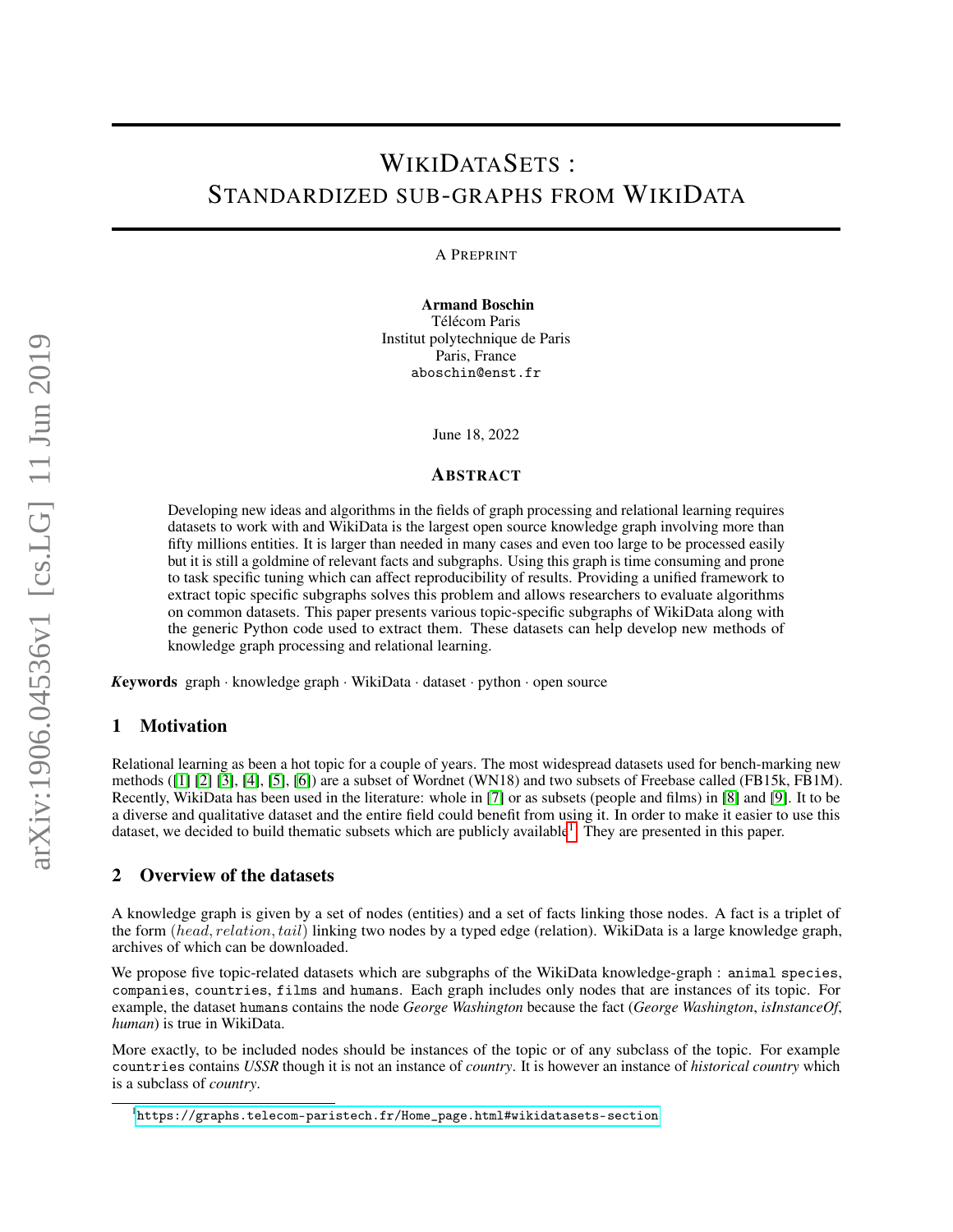| Dataset   | $#$ nodes | $#$ edges | # isolated<br>$nodes^2$ | # distinct<br>attributes | # attribute<br>facts | # distinct<br>relations | # distinct attribute<br>relations |
|-----------|-----------|-----------|-------------------------|--------------------------|----------------------|-------------------------|-----------------------------------|
| animals   | 2,617,023 | 2,747,853 | 19.574                  | 164,477                  | 563,7811             | 45                      | 122                               |
| companies | 249,619   | 50.475    | 216.421                 | 94.526                   | 814,068              | 101                     | 339                               |
| countries | 3.324     | 10.198    | 1.778                   | 17.965                   | 37,096               | 48                      | 145                               |
| films     | 281.988   | 9.221     | 274,062                 | 236,187                  | 3.104.681            | 44                      | 236                               |
| humans    | 5,043,535 | 1,059,144 | 4,538,119               | 774.494                  | 34,848,421           | 165                     | 439                               |

<span id="page-1-1"></span>Table 1: Metadata of each dataset.

<span id="page-1-2"></span>Table 2: Examples of nodes, facts and attributes for each dataset.

| dataset   | Example of node        | Example of edge     | Example of attribute |  |
|-----------|------------------------|---------------------|----------------------|--|
|           |                        | (Tiger,             | (Tiger,              |  |
| animals   | Tiger<br>parent taxon, |                     | produced sound,      |  |
|           |                        | Panthera)           | roar)                |  |
|           |                        | (Deutsche TeleKom,  | (Deutsche Telecom,   |  |
| companies | Deutsche TeleKom       | subsidiary,         | award received.      |  |
|           |                        | T-Mobile US)        | Big Brother Award)   |  |
|           |                        | (France.            | (France,             |  |
| countries | France                 | shares border with. | currency,            |  |
|           |                        | Switzerland)        | euro)                |  |
|           |                        | (Fast Five,         | (Fast Five,          |  |
| films     | <b>Fast Five</b>       | Follows.            | cast member.         |  |
|           |                        | Fast & Furious)     | Paul Walker)         |  |
|           |                        | (George Washington, | (George Washington,  |  |
| humans    | George Washington      | spouse,             | cause of death,      |  |
|           |                        | Martha Washington)  | Epiglottitis)        |  |

Each graph includes as edges only the relations that stand true in WikiData. For example, the dataset humans contains the nodes *George Whashington* and *Martha Washington* and there is an edge between the two as the fact (*George Whashington*, *spouse*, *Martha Washington*) is true.

Eventually, facts involving the nodes of a subgraph but linking them to nodes that are not instances of the topic are kept as attributes. Note that as all the edges are labeled, each graph is a knowledge-graph itself.

For each dataset, we provide some metadata in table [1](#page-1-1) along with a couple of examples of nodes, edges and attributes in table [2,](#page-1-2) the distributions of the edge types in tables [4,](#page-2-0) [5,](#page-2-1) [6,](#page-3-0) [7,](#page-3-1) [8](#page-4-0) and details of the files in table [3.](#page-1-3)

# 3 Presentation of the code

The code provided<sup>[3](#page-1-4)</sup> can be used to build the proposed datasets in three steps.

1. Call to get\_subclasses on the WikiData ID of the topic entity (e.g. Q5 for humans) to fetch the various WikiData entities which are sub-classes of the topic entity (e.g. sub-classes of humans).

<span id="page-1-4"></span> $^3$ <https://github.com/armand33/WikiDataSets>

| File           | Description                                                               |
|----------------|---------------------------------------------------------------------------|
| readme.txt     | Contains meta-data about the dataset                                      |
| attributes.txt | List facts linking nodes to their attributes (in the form from, to, rel). |
| edges.txt      | List of facts linking nodes between them (in the form from, to, rel).     |
| entities.txt   | Dictionary linking entities to their WikiData codes and labels.           |
| relations.txt  | Dictionary linking relations to their WikiData codes and labels.          |

<span id="page-1-3"></span>Table 3: Details of the files for each dataset.

<span id="page-1-0"></span><sup>&</sup>lt;sup>2</sup>isolated from the rest of the graph but can still have attributes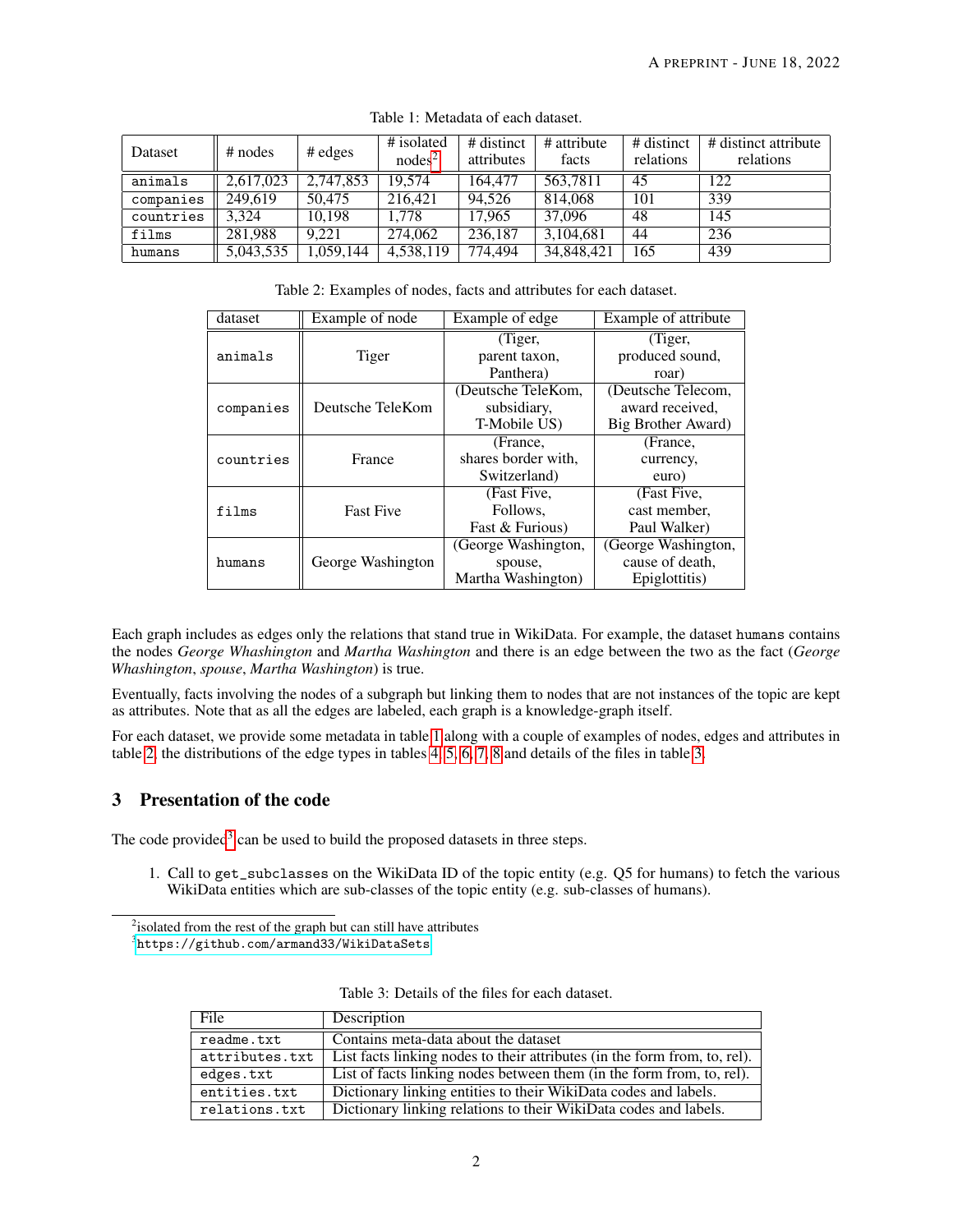<span id="page-2-0"></span>

| label                                     | headEntity |
|-------------------------------------------|------------|
| parent taxon                              | 2604202    |
| basionym                                  | 97381      |
| taxonomic type                            | 22949      |
| original combination                      | 9077       |
| taxon synonym                             | 6967       |
| different from                            | 2578       |
| this zoological name is coordinate with   | 1885       |
| host                                      | 994        |
| parent of this hybrid, breed, or cultivar | 470        |
| replaced synonym (for nom. nov.)          | 367        |
| subclass of                               | 179        |
| said to be the same as                    | 162        |
| afflicts                                  | 129        |
| instance of                               | 88         |
| based on                                  | 83         |
| named after                               | 53         |
| has part                                  | 53         |
| derivative work                           | 42         |
| main food source                          | 33         |
| follows                                   | 17         |
| followed by                               | 17         |

Table 4: Distribution of the top 20 edge types in the animals dataset.

<span id="page-2-1"></span>

| Table 5: Distribution of the top 20 edge types in the companies dataset. |  |
|--------------------------------------------------------------------------|--|

| label               | headEntity |
|---------------------|------------|
| parent organization | 11850      |
| owned by            | 10783      |
| subsidiary          | 8574       |
| owner of            | 4669       |
| instance of         | 2840       |
| followed by         | 1726       |
| follows             | 1637       |
| replaced by         | 1300       |
| replaces            | 1053       |
| operator            | 993        |
| business division   | 569        |
| member of           | 565        |
| different from      | 557        |
| founded by          | 536        |
| stock exchange      | 528        |
| part of             | 444        |
| architect           | 237        |
| has part            | 190        |
| manufacturer        | 146        |
| distributor         | 144        |
| industry            | 114        |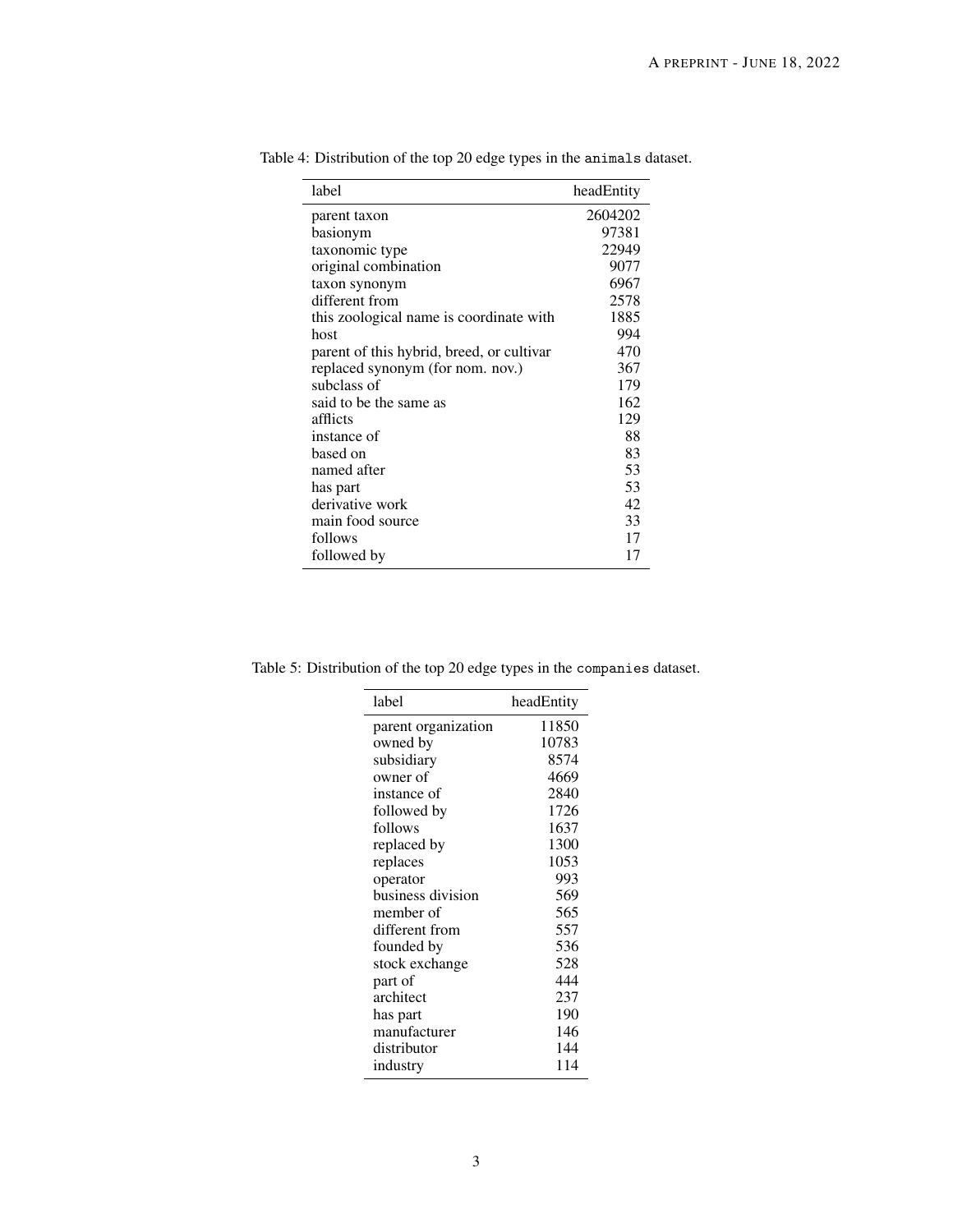<span id="page-3-0"></span>

| label                                            | headEntity |
|--------------------------------------------------|------------|
| diplomatic relation                              | 6009       |
| shares border with                               | 1202       |
| country                                          | 1090       |
| replaced by                                      | 362        |
| replaces                                         | 323        |
| follows                                          | 263        |
| followed by                                      | 263        |
| located in the administrative territorial entity | 157        |
| has part                                         | 106        |
| part of                                          | 89         |
| different from                                   | 74         |
| contains administrative territorial entity       | 60         |
| capital                                          | 24         |
| capital of                                       | 19         |
| territory claimed by                             | 18         |
| separated from                                   | 14         |
| instance of                                      | 11         |
| facet of                                         | 11         |
| named after                                      | 10         |
| headquarters location                            | 10         |
| founded by                                       | 9          |

Table 6: Distribution of the top 20 edge types in the countries dataset.

<span id="page-3-1"></span>

| label                     | headEntity |
|---------------------------|------------|
| follows                   | 3070       |
| followed by               | 3049       |
| different from            | 910        |
| based on                  | 703        |
| has part                  | 399        |
| part of                   | 348        |
| derivative work           | 271        |
| said to be the same as    | 138        |
| part of the series        | 108        |
| cast member               | 59         |
| inspired by               | 29         |
| main subject              | 17         |
| producer                  | 12         |
| has edition               | 10         |
| edition or translation of | 10         |
| genre                     | 8          |
| production company        | 7          |
| influenced by             | 7          |
| award received            | 6          |
| distributor               | 5          |
| named after               | 5          |

Table 7: Distribution of the top 20 edge types in the films dataset.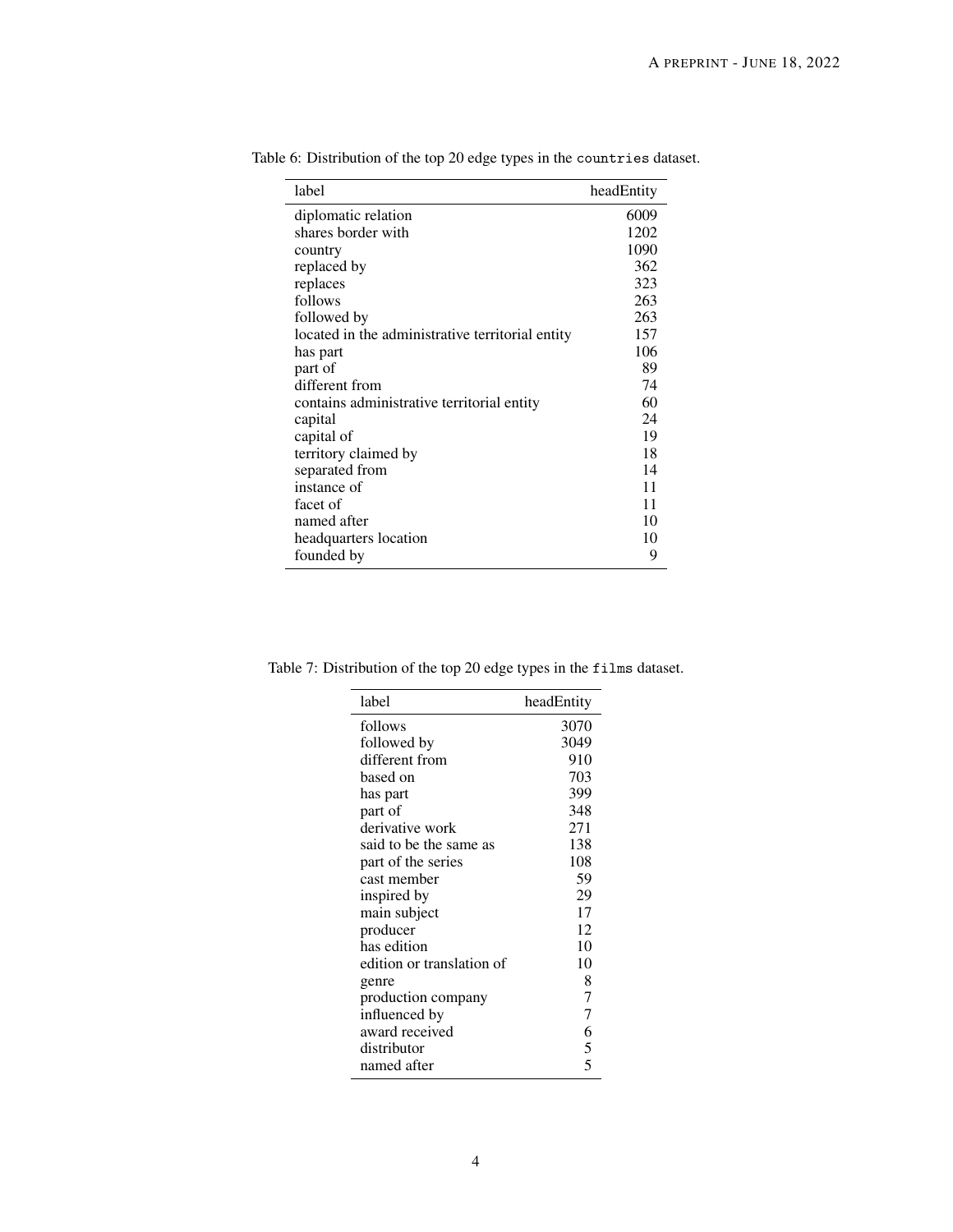<span id="page-4-0"></span>

| label                          | headEntity |
|--------------------------------|------------|
| child                          | 255885     |
| sibling                        | 241225     |
| father                         | 212661     |
| spouse                         | 123117     |
| mother                         | 44035      |
| student of                     | 29931      |
| different from                 | 27395      |
| student                        | 25578      |
| doctoral advisor               | 20315      |
| relative                       | 19844      |
| doctoral student               | 17630      |
| consecrator                    | 11119      |
| influenced by                  | 6936       |
| professional or sports partner | 6230       |
| partner                        | 6197       |
| head coach                     | 4248       |
| employer                       | 1309       |
| said to be the same as         | 670        |
| killed by                      | 477        |
| sponsor                        | 474        |
| replaces                       | 347        |

Table 8: Distribution of the top 20 edge types in the humans dataset.

- 2. Call to query\_wikidata\_dump to read each line of the WikiData archive dump latest-all.json.bz $2^4$  $2^4$ and keep only the lines corresponding to selected nodes. This returns a list of facts stored as pickle files. Labels<sup>[5](#page-4-2)</sup> of the entities and relations are also collected on the way to be able to provide the labels of the attributes.
- 3. Eventually build\_dataset turns this list of facts into the four files presented in table [3](#page-1-3) (facts between nodes, attributes, entity dictionary giving for each entity its label and its WikiData ID, relation dictionary giving for each relation its label and its WikiData id).

# 4 Use of the datasets

## 4.1 Community Detection

Using the Scikit-Network<sup>[6](#page-4-3)</sup> framework, we extracted communities from the humans dataset with the Louvain algorithm [\[10\]](#page-6-5). In order to visualize the communities, the 50 nodes of highest degree were then extracted along with their neighbors. A snapshot of the visualization is presented in figure [1](#page-5-4) and is available at [https://graphs.telecom-paristech.](https://graphs.telecom-paristech.fr/human_graph.html) [fr/human\\_graph.html](https://graphs.telecom-paristech.fr/human_graph.html).

Navigating through the graph, we find communities that seem to make sense (e.g. American artists, Vietnamese political leaders). We find as well (in pink on figure [1\)](#page-5-4) the Chinese Tang dynasty, each small *ball* corresponding to an emperor and its wife and children.

## 4.2 Knowledge Graph Embedding

Using the TorckKGE<sup>[9](#page-4-4)</sup> framework, we embedded the nodes (entities) of the humans dataset.

The model used is TransH with the same meta-parameters as the one recommended in the original paper [\[2\]](#page-5-1) for the FB15k dataset. Attributes are not included in the process and nodes with less than 5 neighbors are filtered out. The

<span id="page-4-1"></span><sup>4</sup> <https://dumps.wikimedia.org/wikidatawiki/entities/>

<span id="page-4-2"></span><sup>&</sup>lt;sup>5</sup>labels are provided in English when available

<span id="page-4-3"></span> $^6$ <https://pypi.org/project/scikit-network/>

<span id="page-4-5"></span> $8$ <https://github.com/vasturiano/3d-force-graph>

<span id="page-4-4"></span> $^{9}$ <https://pypi.org/project/torchkge/>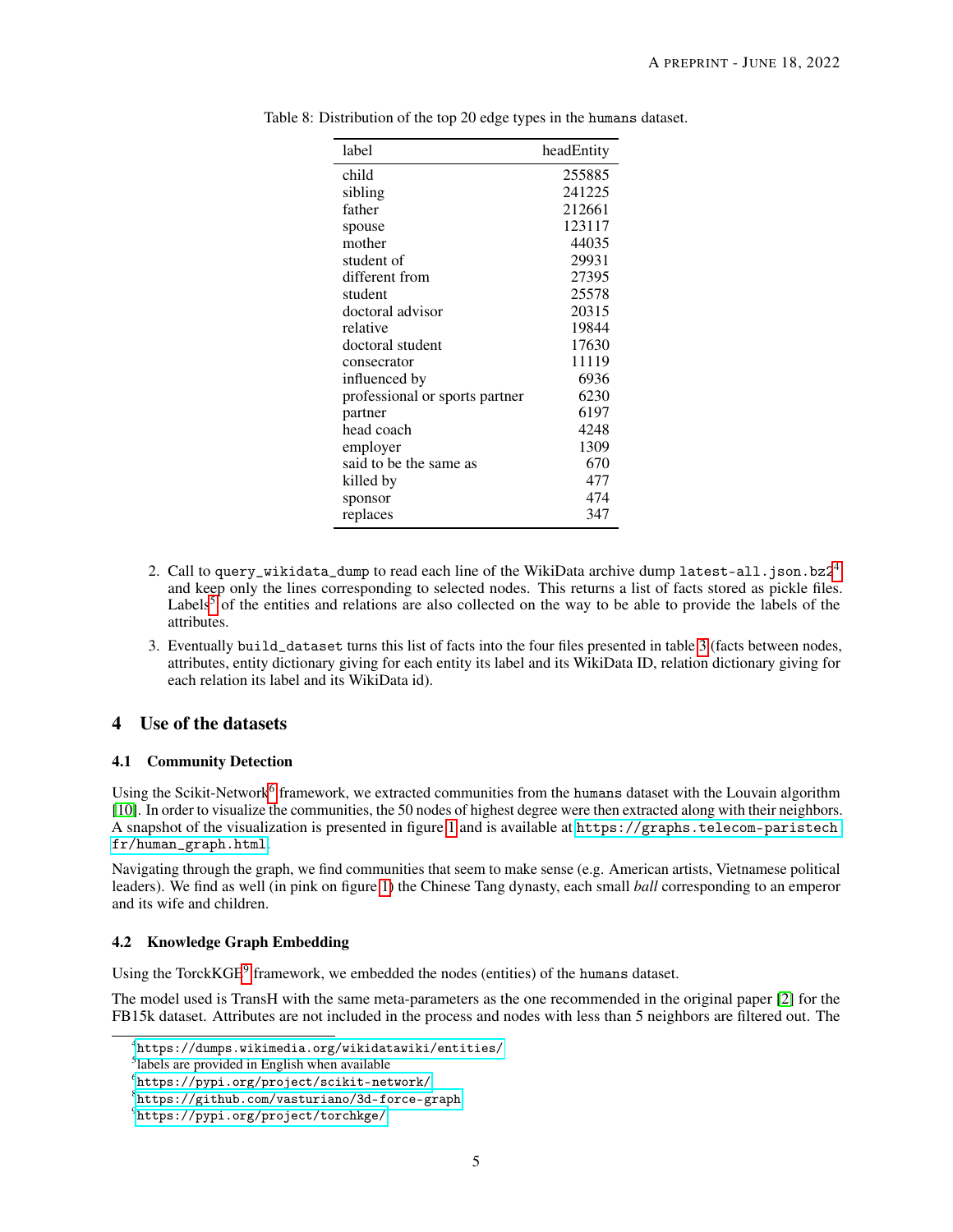

<span id="page-5-4"></span>Figure 1: Results of the Louvain algorithm on humans dataset. Each node has been assigned a community and each color corresponds to a community. Visualization was created using the 3d-force-graph library[8](#page-4-5) .

Table 9: Results of TransH model on humans dataset with hyperparameters from [\[2\]](#page-5-1). The dataset was filtered to keep only entities involved in more than 5 facts.

<span id="page-5-5"></span>

|                                    |  |        | Dataset    # entities    # facts    Hit@10    Filt. Hit@10    Mean Rank    Filt. Mean Rank |
|------------------------------------|--|--------|--------------------------------------------------------------------------------------------|
| Humans 238,376 722,993 0.515 0.618 |  | 15.030 | 15,027                                                                                     |

facts are then randomly split into training (0.8) and testing (0.2) sets. Training was done on Nvidia Titan V GPU during 1,000 epochs.

Evaluation protocol was done following the one presented in [\[1\]](#page-5-0). We present in table [9](#page-5-5) the results on a link prediction task.

# References

- <span id="page-5-0"></span>[1] Antoine Bordes, Nicolas Usunier, Alberto Garcia-Duran, Jason Weston, and Oksana Yakhnenko. Translating Embeddings for Modeling Multi-relational Data. In C. J. C. Burges, L. Bottou, M. Welling, Z. Ghahramani, and K. Q. Weinberger, editors, *Advances in Neural Information Processing Systems 26*, pages 2787–2795. Curran Associates, Inc., 2013.
- <span id="page-5-1"></span>[2] Zhen Wang, Jianwen Zhang, Jianlin Feng, and Zheng Chen. Knowledge Graph Embedding by Translating on Hyperplanes. In *Twenty-Eighth AAAI Conference on Artificial Intelligence*, June 2014.
- <span id="page-5-2"></span>[3] Guoliang Ji, Shizhu He, Liheng Xu, Kang Liu, and Jun Zhao. Knowledge Graph Embedding via Dynamic Mapping Matrix. In *Proceedings of the 53rd Annual Meeting of the Association for Computational Linguistics and the 7th International Joint Conference on Natural Language Processing (Volume 1: Long Papers)*, pages 687–696, Beijing, China, July 2015. Association for Computational Linguistics.
- <span id="page-5-3"></span>[4] Théo Trouillon and Maximilian Nickel. Complex and Holographic Embeddings of Knowledge Graphs: A Comparison. *arXiv:1707.01475 [cs, stat]*, July 2017. arXiv: 1707.01475.